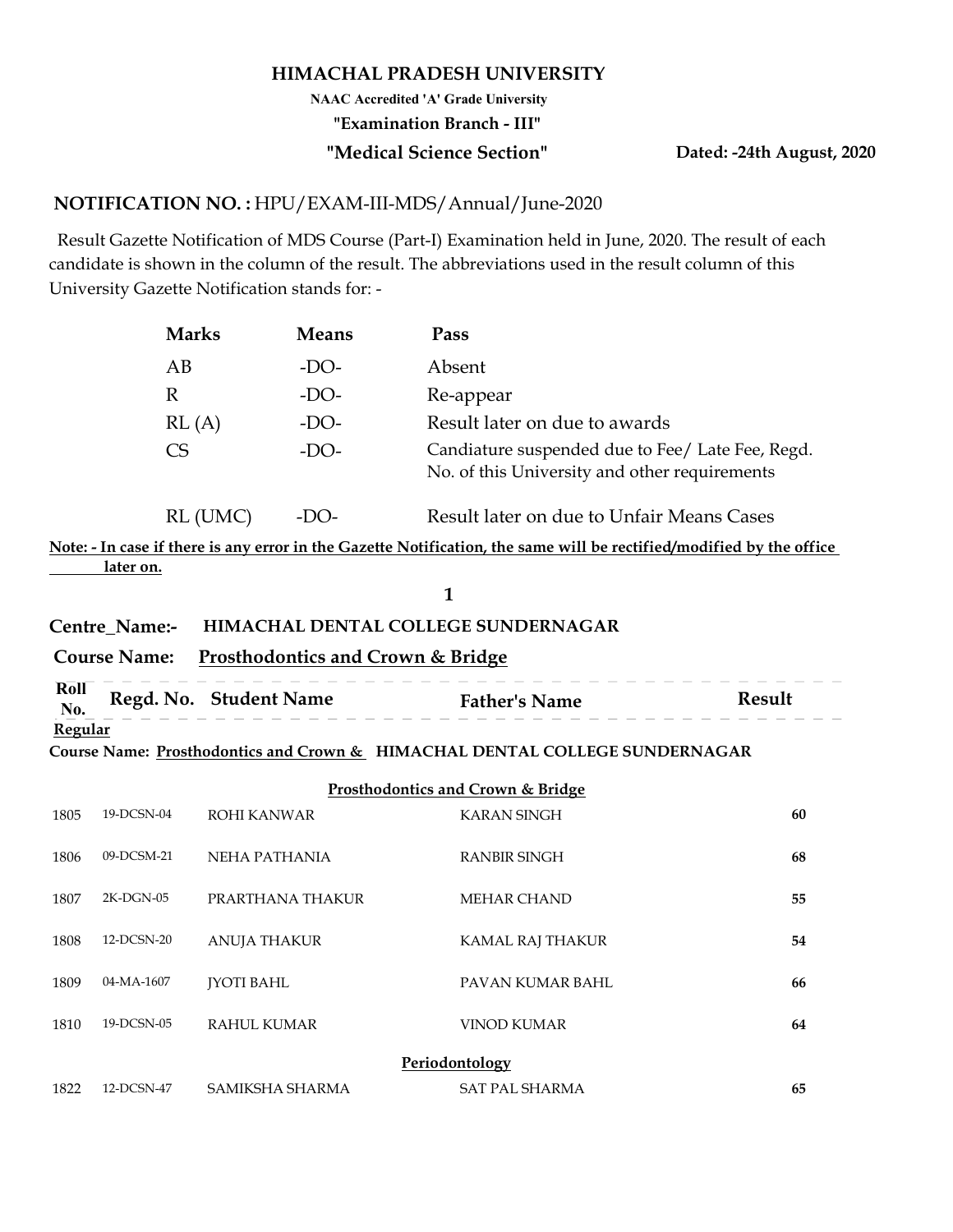| $\overline{2}$ |  |  |  |
|----------------|--|--|--|
|                |  |  |  |

#### Centre\_Name:- HIMACHAL DENTAL COLLEGE SUNDERNAGAR

|             | Centre_Name:-<br><b>Course Name:</b> | HIMACHAL DENTAL COLLEGE SUNDERNAGAR<br>Periodontology | $\overline{2}$                                |        |
|-------------|--------------------------------------|-------------------------------------------------------|-----------------------------------------------|--------|
| Roll<br>No. |                                      | Regd. No. Student Name Father's Name                  |                                               | Result |
| Regular     |                                      |                                                       |                                               |        |
| 1823        | 01-DCSN-48                           | AKHILESH SANKHYAYAN                                   | NARENDER KUMAR                                | 50     |
| 1824        | 19-DCSN-10                           | <b>DIVYA THAKUR</b>                                   | <b>KARAN SINGH</b>                            | 61     |
| 1825        | 19-DCSN-11                           | <b>ALIK VAIDYA</b>                                    | YOGINDER CHANDER VAIDYA                       | 53     |
| 1826        | 19-DCSN-12                           | PARUL SHARMA                                          | <b>RAMESH KUMAR</b>                           | 63     |
|             |                                      |                                                       | <b>Conservative Dentistry and Endodontics</b> |        |
| 1800        | 13-DCSN-31                           | SHRITIKA SAPAHIYA                                     | RAJENDER KUMAR                                | 51     |
| 1801        | 12-DCSM-44                           | <b>ZINNIA</b>                                         | SHAMSHER SINGH RANA                           | 52     |
| 1802        | 19-DCSN-01                           | PALLAVI KUMARI                                        | RAMESH CHAND                                  | 61     |
| 1803        | 19-DCSN-02                           | TIWARI GAURI PARESH KUMAR                             | PARESH KUMAR V. TIWARI                        | 54     |
|             | 19-DCSN-03                           | DANISH QURESHI                                        | MOHD FAZIL QURESHI                            | 54     |

| 1803 | 19-DCSN-02 | TIWARI GAURI PARESH KUMAR | PARESH KUMAR V. TIWARI                             | 54  |
|------|------------|---------------------------|----------------------------------------------------|-----|
| 1804 | 19-DCSN-03 | DANISH QURESHI            | MOHD FAZIL OURESHI                                 | 54  |
|      |            |                           | <b>Orthodontics &amp; Dentofacial Orthopaedics</b> |     |
| 1811 | 13-DCSM-38 | TANVI LATTA               | RASHMI LATTA                                       | -67 |

| 1811 | 13-DCSM-38 | TANVI LATTA    | RASHMI LATTA       | 67     |
|------|------------|----------------|--------------------|--------|
| 1812 | 13-HIDS-49 | PRANITA PANDEY | <b>TIKA PANDEY</b> | Absent |
| 1813 | 97-DCSN-46 | SANJAY KUMAR   | BHALKHU RAM        | 54     |

|      |            |               | Paediatric & Preventive Dentistry |    |
|------|------------|---------------|-----------------------------------|----|
| 1815 | 19-DCSN-07 | MUNAZA RASHID | DR. AB. RASHID KHANDAY            | 67 |
| 1814 | 19-DCSN-06 | VIDUSHI KOUL  | RAJINDER KUMAR KOUL               | 69 |

| 1804 | 19-DCSN-03 | <b>DANISH QURESHI</b> | MOHD FAZIL QURESHI                                 | 54     |
|------|------------|-----------------------|----------------------------------------------------|--------|
|      |            |                       | <b>Orthodontics &amp; Dentofacial Orthopaedics</b> |        |
| 1811 | 13-DCSM-38 | <b>TANVI LATTA</b>    | RASHMI LATTA                                       | 67     |
| 1812 | 13-HIDS-49 | PRANITA PANDEY        | <b>TIKA PANDEY</b>                                 | Absent |
| 1813 | 97-DCSN-46 | <b>SANJAY KUMAR</b>   | <b>BHALKHU RAM</b>                                 | 54     |
| 1814 | 19-DCSN-06 | VIDUSHI KOUL          | RAJINDER KUMAR KOUL                                | 69     |
| 1815 | 19-DCSN-07 | MUNAZA RASHID         | DR. AB. RASHID KHANDAY                             | 67     |
|      |            |                       | <b>Paediatric &amp; Preventive Dentistry</b>       |        |
| 1816 | 13-DCSN-41 | RUPAKSHI GUPTA        | NAVEEN KUMAR GUPTA                                 | 61     |
| 1817 | 12-DCSN-02 | LISMA KOUNDAL         | G.R. KOUNDAL                                       | 50     |
| 1818 | 19-DCSB-08 | SAJID AHMED KHAN      | MOHD AFZAL KHAN                                    | 50     |
| 1819 | 11-DCSM-11 | KUMARI PRIYANKA       | <b>DEV RAJ</b>                                     | 53     |
| 1820 | 19-DCSN-09 | NAYAAB RATTAN         | <b>SHIV RATTAN</b>                                 | 55     |
|      |            |                       |                                                    |        |

| 1820 | 19-DCSN-09 | NAYAAB RATTAN  | <b>SHIV RATTAN</b> | 55 |
|------|------------|----------------|--------------------|----|
| 1821 | 12-DCSN-28 | SHIVALIKA SAMA | SURESH PAL SAMA    | 55 |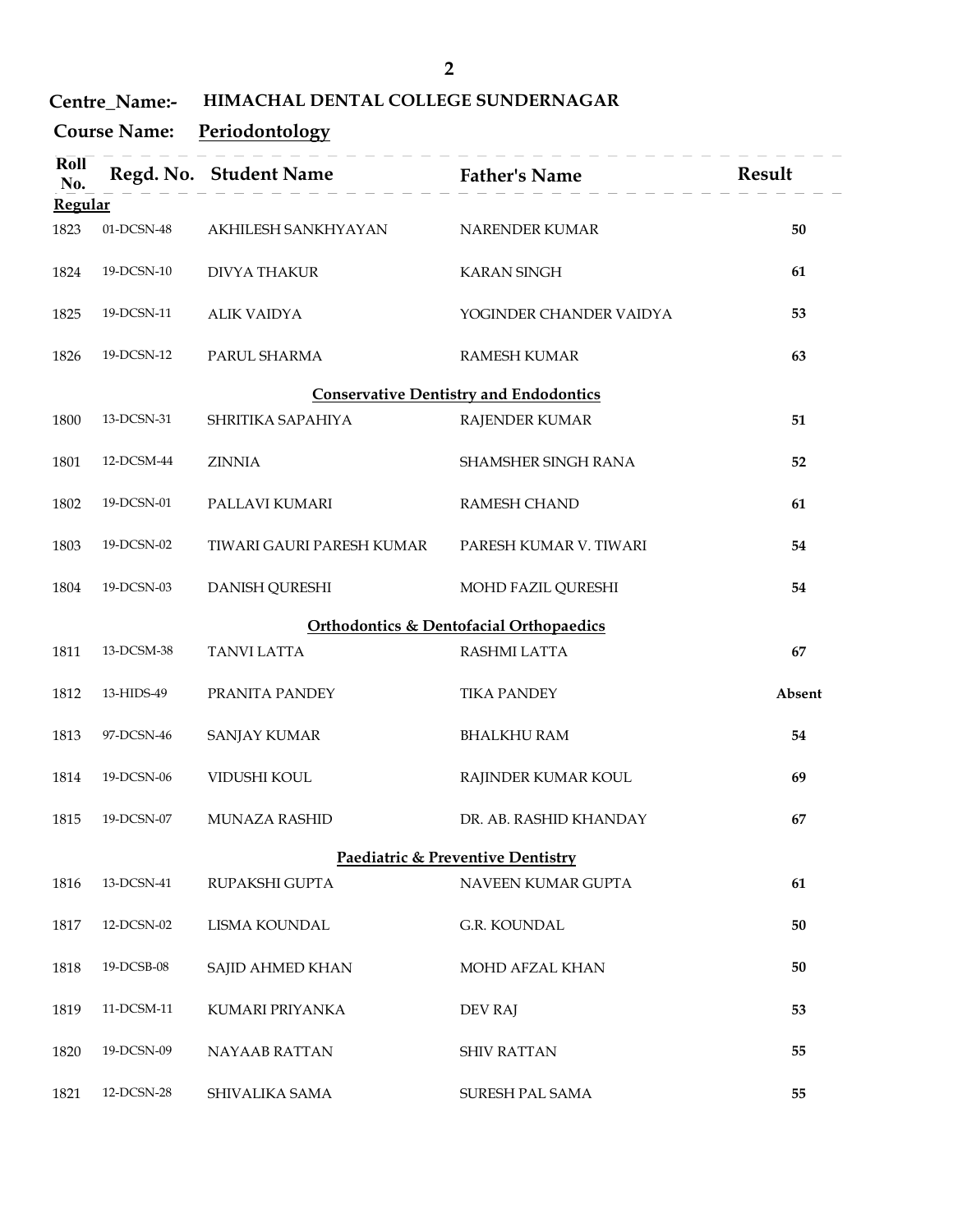|                       |                                      | H.P. GOVT. DENTAL COLLEGE & HOSPITAL SHIMLA  | 3                                                                                   |            |
|-----------------------|--------------------------------------|----------------------------------------------|-------------------------------------------------------------------------------------|------------|
|                       | Centre_Name:-<br><b>Course Name:</b> | <b>Prosthodontics and Crown &amp; Bridge</b> |                                                                                     |            |
| Roll                  |                                      | Regd. No. Student Name Father's Name         |                                                                                     | Result     |
| No.<br><b>Regular</b> |                                      |                                              |                                                                                     |            |
|                       |                                      |                                              | Course Name: Prosthodontics and Crown & H.P. GOVT. DENTAL COLLEGE & HOSPITAL SHIMLA |            |
|                       |                                      |                                              | <b>Prosthodontics and Crown &amp; Bridge</b>                                        |            |
| 1700                  | 12-DCSH-25                           | RENUKA THAKUR                                | <b>JAGDISH CHAND</b>                                                                | 83         |
| 1701                  | 19-DCSM-04                           | <b>AAKRITI NAG</b>                           | <b>ASHWANI NAG</b>                                                                  | 80         |
| 1702                  | 19-DCSM-05                           | URMI AGGARWAL                                | PRADEEP KUMAR AGGARWAL                                                              | 80         |
|                       |                                      |                                              | Periodontology                                                                      |            |
| 1703                  | 19-DCSM-03                           | MANU. S                                      | P.P. SOMASEKHARAN NAIR                                                              | <b>RLA</b> |
|                       | 1704 12-DCSM-41                      | TARIKA SHARMA                                | ANIL KUMAR SHARMA                                                                   | <b>RLA</b> |
|                       |                                      |                                              | <b>Oral &amp; Maxillofacial Surgery</b>                                             |            |
| 1715                  | 19-DCSM-10                           | ROWENA NAVJYOT BASI                          | <b>AMARJIT SINGH</b>                                                                | 64         |
| 1716                  | 12-DCSM-15                           | POOJA THAKUR                                 | <b>BHUVNESHWER THAKUR</b>                                                           | 60         |
|                       |                                      |                                              | <b>Conservative Dentistry and Endodontics</b>                                       |            |
| 1710                  | 19-DCSM-09                           | YER RABATHULA VEERA BABU                     | NOOKA RAJU                                                                          | 71         |
| 1711                  | $05$ -DCSM-1                         | <b>VIVEK THAKUR</b>                          | <b>HEM RAJ</b>                                                                      | 73         |
| 1712                  | 03-DGN-15                            | SONAK SHARMA                                 | O.P. SHARMA                                                                         | 74         |
|                       |                                      |                                              | <b>Orthodontics &amp; Dentofacial Orthopaedics</b>                                  |            |
| 1705                  | 19-DCSM-02                           | ARUN. P                                      | P.V.SUKUMARAN                                                                       | 54         |
| 1706                  | 19-DCSM-01                           | <b>SHABNAM</b>                               | SURINDER SINGH                                                                      | 65         |
|                       |                                      |                                              | Paediatric & Preventive Dentistry                                                   |            |
| 1707                  | 19-DCSM-08                           | <b>JITTYMOL VINCENT</b>                      | VINCENT. K.J.                                                                       | 59         |
| 1708                  | 19-DCSM-06                           | DOLLY SINGH                                  | BASHISHTH NARAYAN SINGH                                                             | 57         |
| 1709                  | 19-DCSM-07                           | <b>SACHIN TOMAR</b>                          | <b>JAI CHAND TOMAR</b>                                                              | 61         |
|                       |                                      |                                              | <b>Oral Medicine and Radiology</b>                                                  |            |
| 1713                  | 07-DCSM-34                           | <b>VIKAS PATIAL</b>                          | <b>BASANT RAM</b>                                                                   | 57         |
| 1714                  | 10-DCSN-14                           | AKANKSHA KUMARI                              | GANESH DUTT KANGO                                                                   | 63         |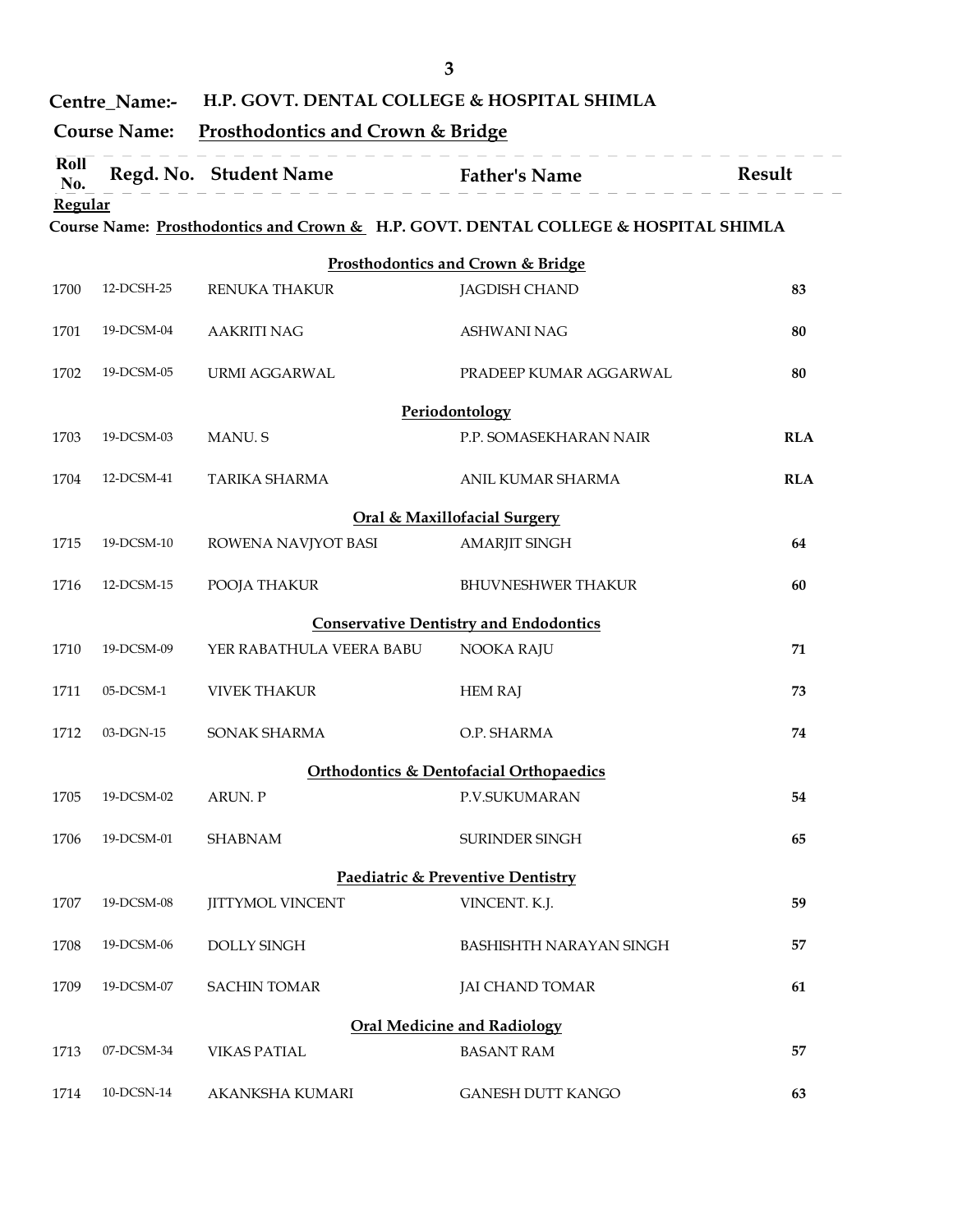|                | Centre_Name:-       |                                                                        | 4<br>HIMACHAL INSTITUTE OF DENTAL SCIENCES PAONTA SAHIB                                  |        |
|----------------|---------------------|------------------------------------------------------------------------|------------------------------------------------------------------------------------------|--------|
| Roll           | <b>Course Name:</b> | <b>Prosthodontics and Crown &amp; Bridge</b><br>Regd. No. Student Name |                                                                                          | Result |
| No.<br>Regular |                     |                                                                        | <b>Father's Name</b>                                                                     |        |
|                |                     |                                                                        | Course Name: Prosthodontics and Crown & HIMACHAL INSTITUTE OF DENTAL SCIENCES PAONTA SAH |        |
| 2007           | 19-HIDS-14          | <b>MOHIT KAUSHIK</b>                                                   | <b>Prosthodontics and Crown &amp; Bridge</b><br><b>ANIL KAUSHIK</b>                      | 54     |
| 2008           | 11-DCSN-23          | VAIBHAV ANAND                                                          | JAI RAM KAUNDAL                                                                          | 50     |
|                |                     |                                                                        |                                                                                          |        |
| 2009           | 19-HIDS-13          | SUBHAM SHARMA                                                          | SHIVA PRASAD SHARMA                                                                      | Absent |
| 2010           | 13-HIDS-74          | UTKARSH SINGH SHISHODIA                                                | <b>ASHOK SINGH</b>                                                                       | 59     |
| 2011           | 12-HIDS-88          | SURABHI THAKUR                                                         | SURINDER KUMAR LAKHARWAL                                                                 | 58     |
| 2022           | 13-HIDS-67          | SUKREETI KRISHAN SHARMA                                                | Periodontology<br><b>BALDEV KRISHAN</b>                                                  | 51     |
|                |                     |                                                                        |                                                                                          |        |
| 2023           | 19-HIDS-12          | ANUSHIKA PAJNOO                                                        | NARESH PAJNOO                                                                            | 59     |
| 2024           | 19-HIDS-15          | JEMIMA THAPA MANGER                                                    | J.B. THAPA MANGER                                                                        | Absent |
| 2025           | 19-HIDS-11          | ASHEEMA MALHOTRA                                                       | <b>GARISH MALHOTRA</b>                                                                   | 58     |
| 2026           | 19-HIDS-10          | <b>ASIYA AFSAR</b>                                                     | <b>AFSAR ALI</b>                                                                         | 51     |
|                |                     |                                                                        | <b>Oral &amp; Maxillofacial Surgery</b>                                                  |        |
| 2001           | 19-HIDS-01          | YOG VANS DEEPIKA SHARMA                                                | KAUSHAL SHARMA                                                                           | 53     |
| 2002           | 19-HIDS-09          | <b>GUNJAN RAWAT</b>                                                    | JEET SINGH RAWAT                                                                         | Absent |
| 2003           | 19-HIDS-02          | <b>VIDISHA PUNETHA</b>                                                 | VINOD PUNETHA                                                                            | 55     |
|                |                     |                                                                        | <b>Conservative Dentistry and Endodontics</b>                                            |        |
| 2012           | 19-HIDS-07          | SONIA SHARMA                                                           | RAMPAL SHARMA                                                                            | 57     |
| 2013           | $13$ -DCSN-07 $\,$  | <b>EISHITA NEGI</b>                                                    | RAVINDER SINGH NEGI                                                                      | 56     |
| 2014           | 13-DCSN-18          | <b>ARUN RANA</b>                                                       | DALIP SINGH RANA                                                                         | 52     |
| 2015           | 12-DCSM-38          | <b>DEEPIKA</b>                                                         | MAAN SINGH BARDHAN                                                                       | 50     |
| 2016           | 19-HIDS-16          | RIMPLE GUPTA                                                           | <b>ASHOK KUMAR</b>                                                                       | 61     |
|                |                     |                                                                        |                                                                                          |        |

#### Orthodontics & Dentofacial Orthopaedics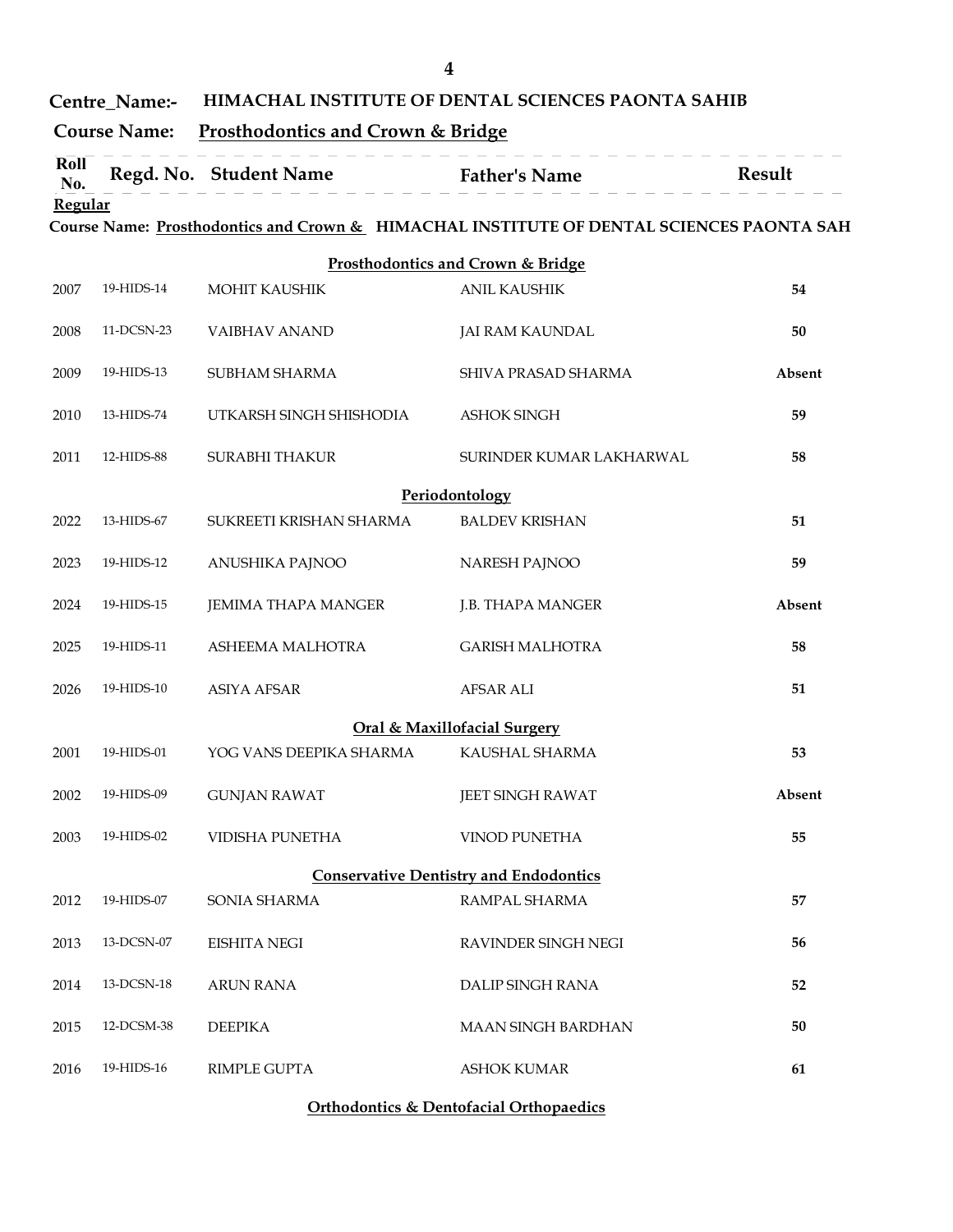| <b>Centre Name:-</b> | <b>HIMACHAL INSTITUTE OF DENTAL SCIENCES PAONTA SAHIB</b> |  |
|----------------------|-----------------------------------------------------------|--|
|----------------------|-----------------------------------------------------------|--|

# Course Name: Orthodontics & Dentofacial Orthopaedics

|                        | Centre_Name:-       | 5<br>HIMACHAL INSTITUTE OF DENTAL SCIENCES PAONTA SAHIB |                                                                                  |        |  |  |
|------------------------|---------------------|---------------------------------------------------------|----------------------------------------------------------------------------------|--------|--|--|
|                        | <b>Course Name:</b> | Orthodontics & Dentofacial Orthopaedics                 |                                                                                  |        |  |  |
| Roll<br>No.            |                     | Regd. No. Student Name Father's Name                    |                                                                                  | Result |  |  |
| <b>Regular</b><br>2017 | 19-HIDS-04          | <b>JASLEEN KOUR</b>                                     | <b>HARBAKSH SINGH</b>                                                            | Absent |  |  |
|                        |                     |                                                         |                                                                                  |        |  |  |
| 2018                   | 19-HIDS-06          | SHEKAR CHHETRI                                          | KHARKA SINGH CHHETRI                                                             | 59     |  |  |
| 2019                   | 12-HIDS-01          | <b>ANKIT DHIMAN</b>                                     | <b>CHAMAN LAL</b>                                                                | 58     |  |  |
| 2020                   | 19-HIDS-03          | SIMMY MALHOTRA                                          | V.K. MALHOTRA                                                                    | 58     |  |  |
| 2021                   | 19-HIDS-05          | SUREKHA SHRESTHA                                        | NIRMAL KUMAR SHRESTHA                                                            | Absent |  |  |
|                        |                     |                                                         | Oral & Maxillofacial Pathology and Microbiology                                  |        |  |  |
| 2004                   | 94-HDC-13           | <b>MAMTA KADYAN</b>                                     | PARDUMAN SINGH KADYAN                                                            | 53     |  |  |
| 2005                   | 19-HIDS-17          | <b>RAVI GUPTA</b>                                       | D.P. GUPTA                                                                       | 55     |  |  |
| 2006                   | 05-PDC-14           | <b>ANWAR HUSSAIN</b>                                    | <b>ILAM DIN</b>                                                                  | 54     |  |  |
|                        |                     |                                                         | <b>Paediatric &amp; Preventive Dentistry</b>                                     |        |  |  |
| 2027                   | 19-HIDS-08          | NUPUR KALIA                                             | VIJAY KUMAR KALIA                                                                | 60     |  |  |
| 2028                   | 12-HIDS-33          | EDEN THERESE BHUTIA                                     | PHURBA TSHERING BHUTIA                                                           | Absent |  |  |
| 2029                   | 13-HIDS-100         | <b>ADITI CHAUHAN</b>                                    | LOKINDER SINGH CHAUHAN                                                           | Absent |  |  |
|                        |                     |                                                         | Course Name: Prosthodontics and Crown & BHOJIA DENTAL COLLEGE AND HOSPITAL BADDI |        |  |  |
|                        |                     |                                                         | Prosthodontics and Crown & Bridge                                                |        |  |  |
| 1900                   | 19-DGN-01           | <b>GREESHAM SHARMA</b>                                  | RAVI KANT SHARMA                                                                 | Absent |  |  |
| 1901                   | 19-DGN-02           | ASUSA CICILIA LOLI                                      | H LOLI MAO                                                                       | Absent |  |  |
| 1902                   | 19-DGN-03           | MAHPARA ASHRAF WANI                                     | MOHAMMAD ASHRAF WANI                                                             | Absent |  |  |
| 1903                   | 19-DGN-04           | <b>SONALI</b>                                           | GAURI SHANKAR SHARMA                                                             | 70     |  |  |
| 1904                   | 10-DGN-57           | MANPREET KAUR                                           | MAGHAR SINGH                                                                     | 72     |  |  |
|                        |                     |                                                         | Periodontology                                                                   |        |  |  |
| 1917                   | 19-DGN-12           | <b>ABHINAV BHASKER</b>                                  | ASHWANI BHASKER                                                                  | 67     |  |  |
| 1918                   | 19-DGN-13           | <b>MANISHA RANI</b>                                     | <b>LEKH RAJ</b>                                                                  | 67     |  |  |

## Conservative Dentistry and Endodontics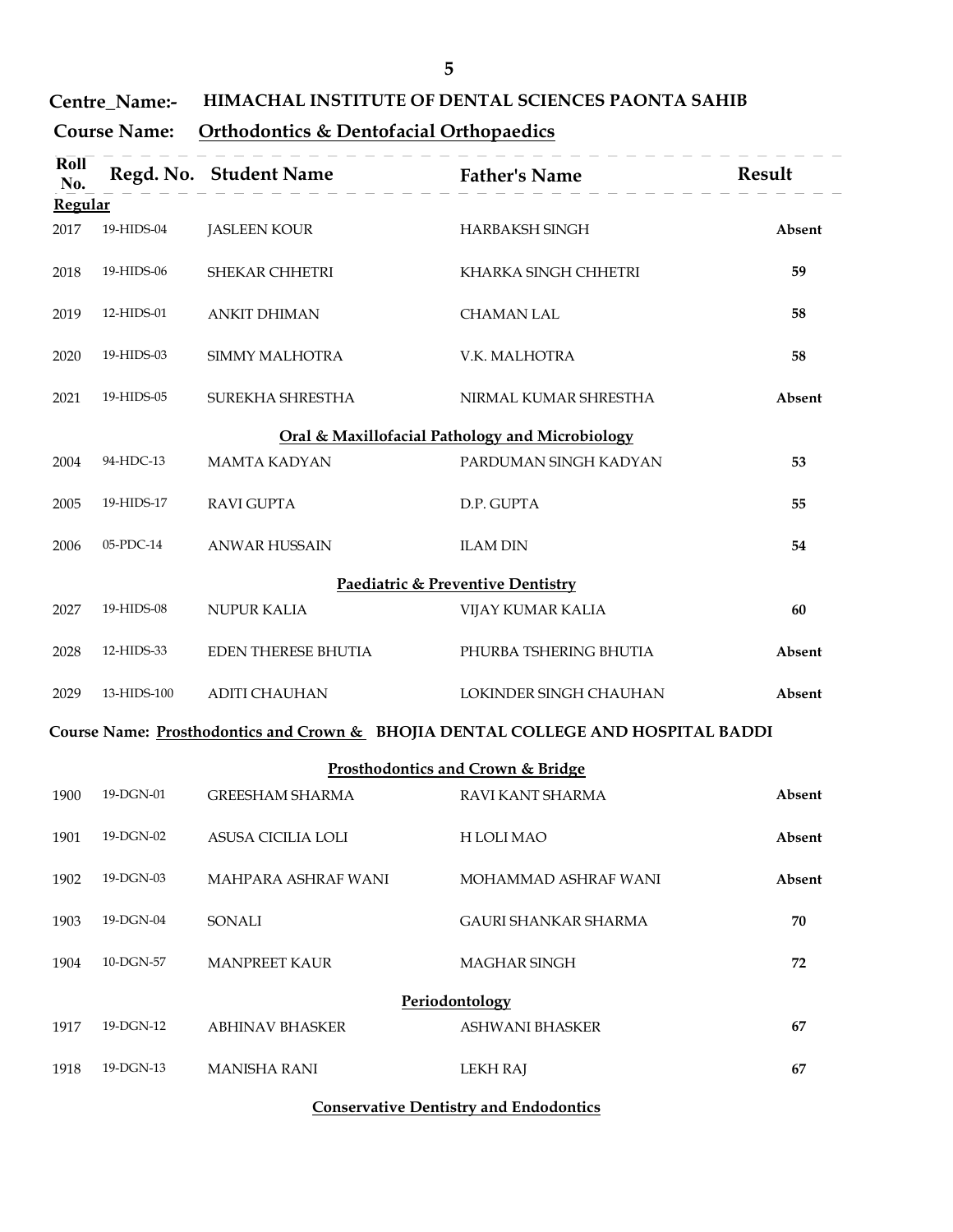# Centre\_Name:- BHOJIA DENTAL COLLEGE AND HOSPITAL BADDI

# Course Name: Conservative Dentistry and Endodontics

|             | Centre_Name:-       |                                               | 6<br>BHOJIA DENTAL COLLEGE AND HOSPITAL BADDI      |        |
|-------------|---------------------|-----------------------------------------------|----------------------------------------------------|--------|
|             | <b>Course Name:</b> | <b>Conservative Dentistry and Endodontics</b> |                                                    |        |
| Roll<br>No. |                     | Regd. No. Student Name Father's Name          |                                                    | Result |
| Regular     |                     |                                               |                                                    |        |
| 1905        | 19-DGN-05           | AKANKSHA SOOD                                 | A.K SOOD                                           | 64     |
| 1906        | 08-PDC-39           | MEGHNA SHRIVASTAVA                            | P.K SHRIVASTAVA                                    | 56     |
| 1907        | 19-DGN-06           | <b>SACHIN</b>                                 | KAILASH GOEL                                       | 50     |
| 1908        | 19-DGN-07           | SUVAANI KATARIA                               | SURESH KATARIA                                     | 52     |
| 1909        | 19-DGN-08           | <b>AKSHUN S GUPTA</b>                         | SUSHIL GUPTA                                       | 60     |
|             |                     |                                               | <b>Orthodontics &amp; Dentofacial Orthopaedics</b> |        |
| 1910        | 2K-HM-184           | ARUN KUMAR THAKUR                             | <b>DALIP SINGH</b>                                 | 50     |
| 1911        | 12-DCSM-40          | <b>TARANNUM SONI</b>                          | <b>ASHOK SONI</b>                                  | 58     |
| 1912        | 19-DGN-09           | SONAM CHAMU BHUTIA                            | NORZANG BHUTIA                                     | Absent |
| 1913        | $18$ -DGN- $10$     | ARVIND JUNEJA                                 | ARVINDER SINGH                                     | 57     |
| 1914        | 19-DGN-11           | <b>KANUPRIYA</b>                              | SHIV CHARAN PUNDIR                                 | Fail   |
|             |                     |                                               | Paediatric & Preventive Dentistry                  |        |
| 1915        | 12-DCSN-01          | MADHVI CHAUHAN                                | BIHARI LAL CHAUHAN                                 | 62     |
| 1916        | 19-DGN-14           | PUNEET KOUR                                   | SARBJEET SINGH                                     | 61     |